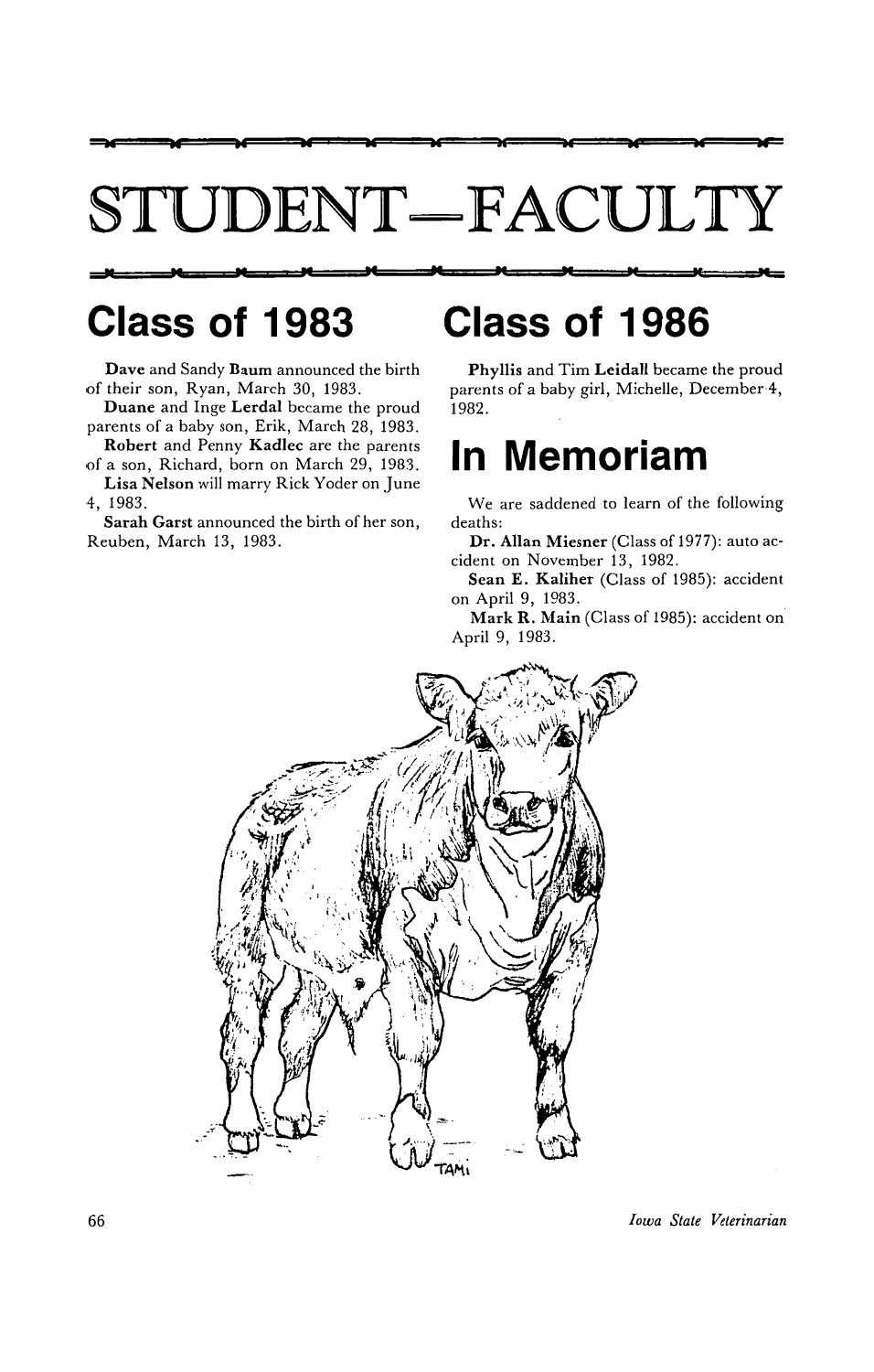## **Junior Pharmaceutical Trip**

**by Ronald** M. Kclpe\*

Following a long week of final examinations ("mental gymnastics") and a full night of celebration at a favorite local establishment, the Class of'84 embarked on "The Drug Trip." Our 12 hour journey to Kalamazoo, Michigan, started at 6 a.m. on December 16, 1982. Also on board the bus were a few spouses, *Chivas Regal,* and Drs. Richard Riese and Alan Conley from the Department of Theriogenology.

The Upjohn Company spared no expense during our two day stay. Upon arrival, we were treated to a dinner at the Sheridan Hotel. Later, some took advantage of free movie passes, while others opted to enjoy the night life of Kalamazoo.

Morning came much too early for most of us. Following breakfast at the hotel, the group

• Mr. Kclpc is a third· year student in the College of Veterinary Medicine, Iowa State University.

was bused to the Upjohn facilities. A discussion of Upjohn's current veterinary-related research and development programs was followed by donuts, rolls and much needed coffee. We then toured some of the animal research barns where the pharmaceuticals are tested. In the afternoon, an Upjohn orientation/ history presentation was followed by an impressive look at Upjohn's massive production plant. Interspersed among the tours was food, food, and more food.

Back at the Sheridan, a steak banquet was prepared in our honor, once again courtesy of Upjohn. The evening was completed with drinks, dancing, and a repeated rendition of "Sun Spot Baby." The return and recovery from the trip were uneventful.

Special thanks to the Upjohn Co. for a wcllplanned and enjoyable visit.



*Vol.* 45, *No. 1*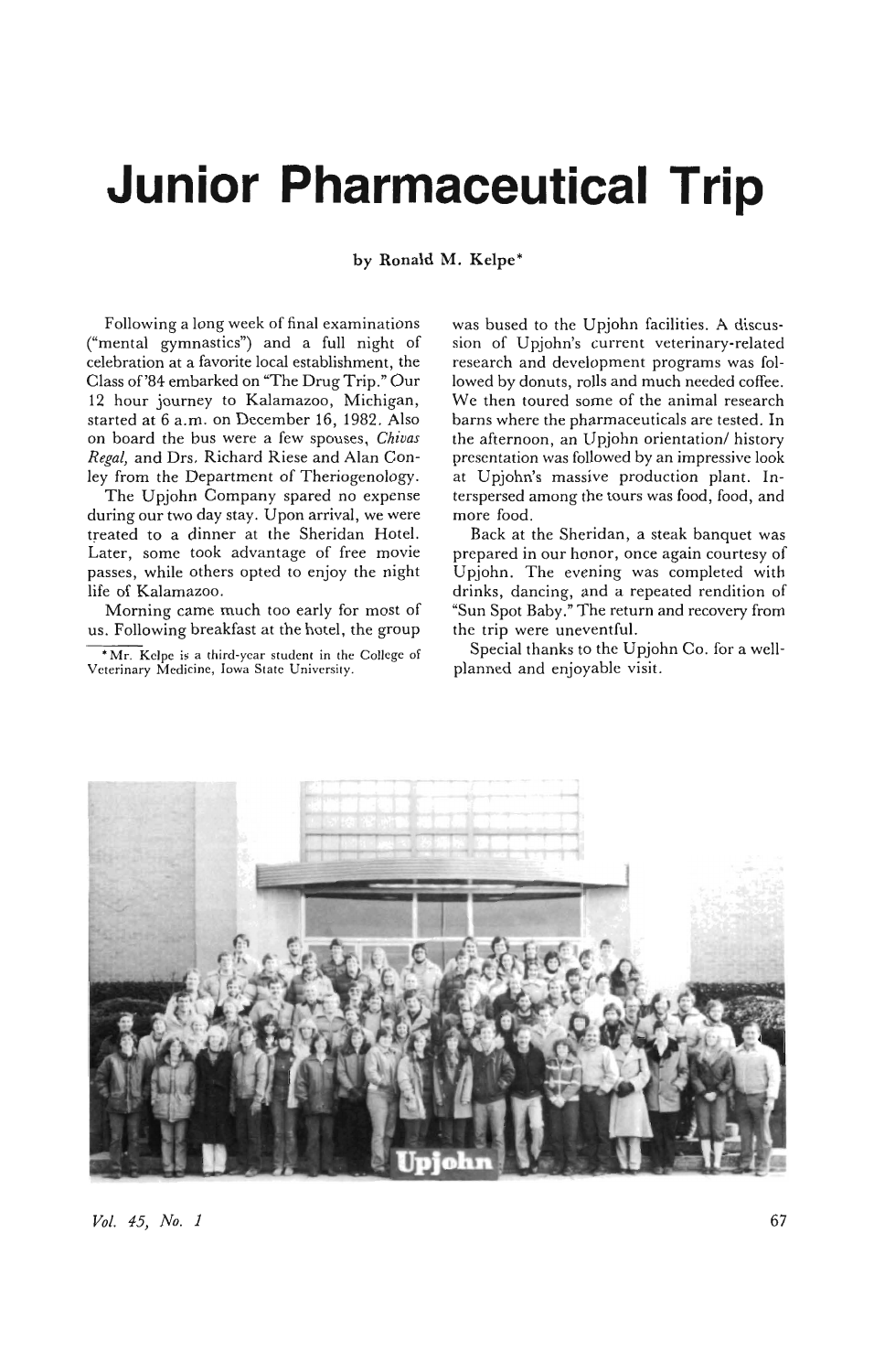#### **A Case Study in Veterinary Ethics**

Cases with ethical implications, such as the one below from the 8th symposium on Veterinary Medical Education, will be presented by ISU clinicians at noon discussions sponsored by the Vet Ethics/Animal Welfare Interest Group.

A four-year-old male laborador was hit by a car and presented to you. Physical examination reveals that the dog has a fractured left femur and pulmonary contusions. The dog is stabilized and surgery is performed. The fracture is reduced by intramedullary pinning.

Six weeks later, the bone has not healed and is considered a non-union. The owner is upset and takes the dog to another veterinarian. He/she refers the dog to a veterinary orthopedic surgeon whose clinic is located just 5 miles from your practice. The orthopedic surgeon repairs the leg by using a bone plate, and it heals uneventfully.

The owner decides to sue you because you did not inform her that an orthopedic specialist had a nearby clinic and could have performed the original surgery.

#### ETHICAL ANALYSIS

*This case illustrates the importance oj and relevance to the veterinary profession of the ethic of getting an adequately informed consent from the client before executing medical procedures.* 

*Getting informed consent involves explaining the basic alternatives for dealing with the problem; what they consist oj; how much they cost; what risks and benefits may be expected from each; any discomforts,* deformities or disabilities that might be expected for the *patient, etc. It further involves allowing the client to choose which alternative is to be pursued and paidfor, instead of presenting only one option.* 

*Veterinarians who are routinely introduced to the principle of informed voluntary consent as a part oj their professional training will hopefully form the habit oj explaining the options to their clients. This will better enable them to avoid the hassle and expense oj such law suits, as well as to have superior ethical relations with their clients.* 

*Following the ethic of informed voluntary consent requires that clinicians spend a little more time communicating with their clients than they might otherwise want to spend. The neglected option could have been presented in this case in less than five minutes, and the rewards for both parties would have been great.* 



*Iowa State Veterinarian*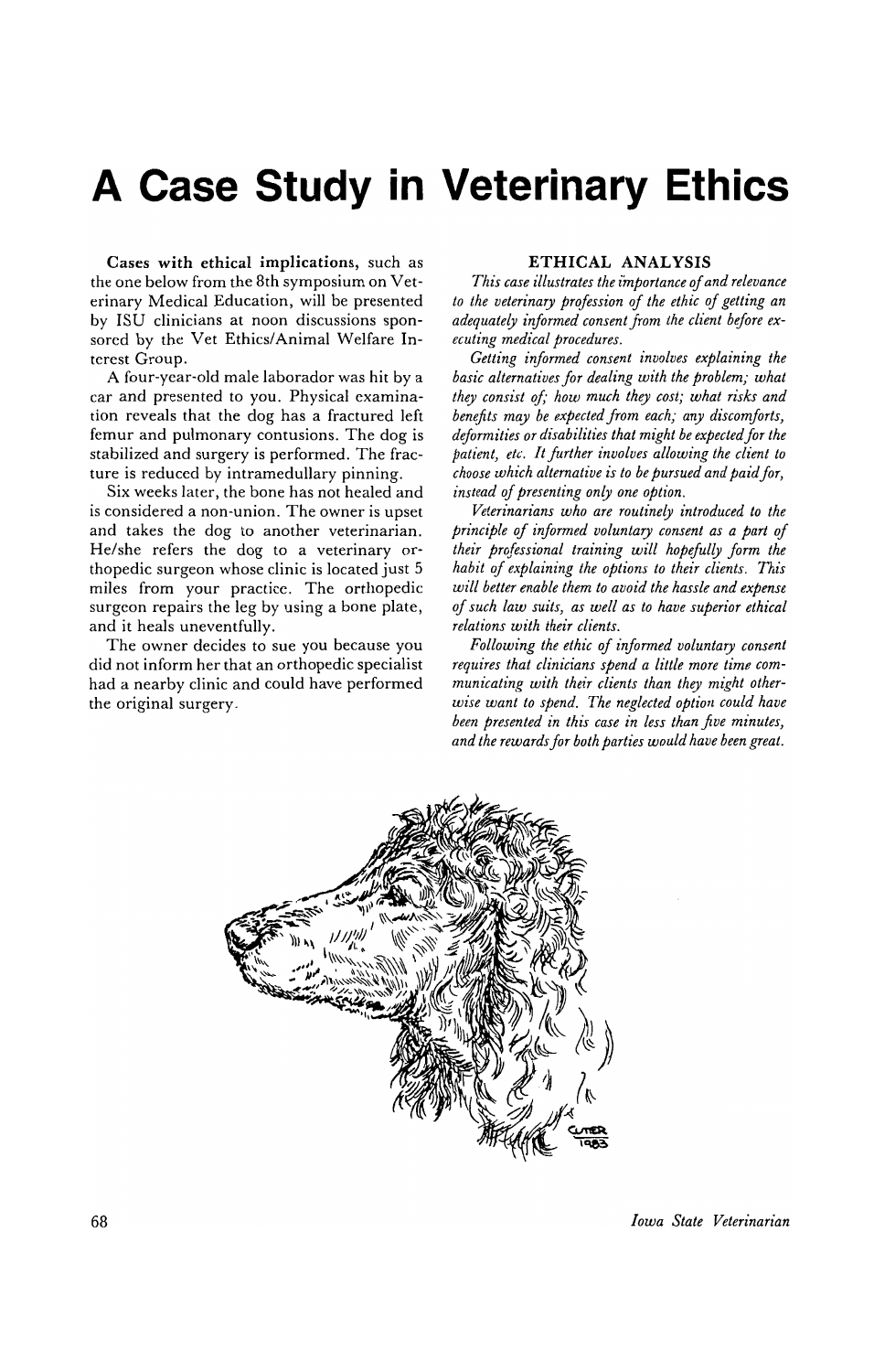